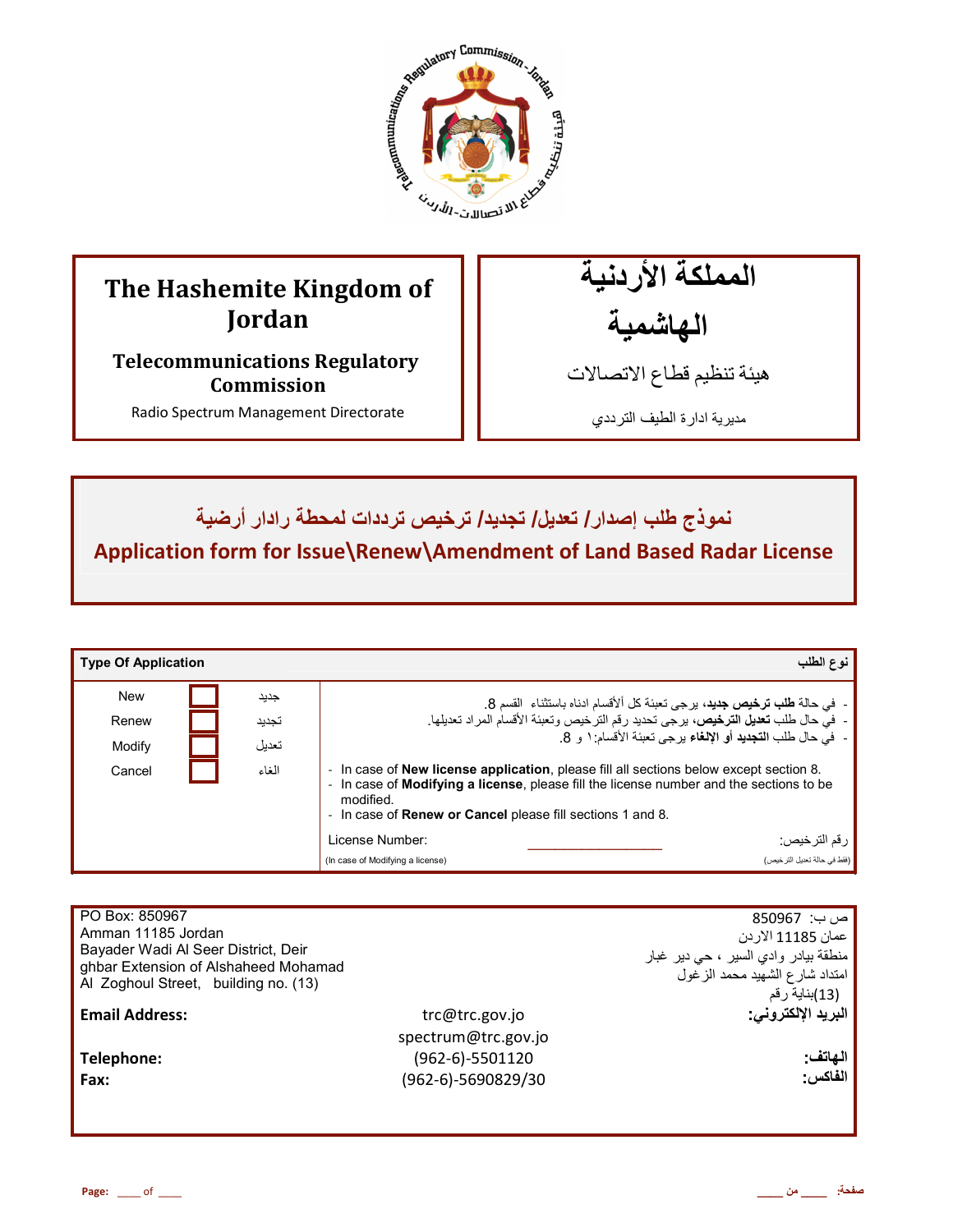

## دائرة إدارة الطيف التردد*ي* **Radio Spectrum Management Department**

#### نموذج طلب إصدار **/ تعديل/ تجديد/ ترخيص ترددات لمحطة ر\دار أرضية**

 **Application form for Issue\Renew\Amendment of a Land Based Radar License**

رم رf &دم اط\*ب: **\_\_\_\_\_\_\_\_\_\_\_\_\_\_\_\_\_\_\_\_\_\_** :number Reference Applicant

| 1.<br>Administrative Information (to be filled by Applicant)                                                                                                                                                                                                                                                                   |                                   |                                           |                    | معلومات ادارية (تعبأ من قِبل مُقدم الطلب) | $\overline{\phantom{a}}$                                                           |                 |
|--------------------------------------------------------------------------------------------------------------------------------------------------------------------------------------------------------------------------------------------------------------------------------------------------------------------------------|-----------------------------------|-------------------------------------------|--------------------|-------------------------------------------|------------------------------------------------------------------------------------|-----------------|
| 1.1                                                                                                                                                                                                                                                                                                                            | اسم المرخص له / Licensee Name     |                                           |                    |                                           |                                                                                    |                 |
| رمز المستخدم / User ID<br>(Fill "Applicant Identification form", in case you are a new applicant or you do not have<br>1.2<br>vour User ID) /<br>(الرجاء تعبئة "طلب تحديد هوية مقدم الطلب " في حال كنت تقدم طلب لأول مرة أو لا تعرف ر مز المستخدم الخاص بك)                                                                    |                                   |                                           |                    |                                           |                                                                                    |                 |
| 1.3                                                                                                                                                                                                                                                                                                                            |                                   | الشخص المخول بالتوقيع / Authorized Person |                    |                                           |                                                                                    |                 |
| 1.4                                                                                                                                                                                                                                                                                                                            | المسؤل التقني / Technical Contact |                                           |                    |                                           |                                                                                    |                 |
| أتعهد بأن المعلومات المذكورة في هذا الطلب وأيّ معلومات أخرى مرفقة به، هي معلومات صحيحة. كما أنني أتعهد بأنني اطلعت على جميع القوانين والقرارات                                                                                                                                                                                 |                                   |                                           |                    |                                           | والشروط المنظمة للترخيص الراديوي والتي يجب على الإلتزام بها لحين صدور هذا الترخيص. |                 |
| certify that the information on this form and any other information given in support of this application are correct. I also certify that I<br>have read the TRC Regulations and the licensing terms and conditions Specified by the TRC which I shall abide by throughout the<br>process until issuance of the radio license. |                                   |                                           |                    |                                           |                                                                                    |                 |
|                                                                                                                                                                                                                                                                                                                                |                                   |                                           |                    |                                           |                                                                                    |                 |
|                                                                                                                                                                                                                                                                                                                                | Date Of Submission:               |                                           | تاريخ تقديم الطلب: | Signature/Seal:                           |                                                                                    | التو قيع/الختم: |
|                                                                                                                                                                                                                                                                                                                                |                                   | dd / mm / yyyy                            |                    |                                           |                                                                                    |                 |

| For Administrative use Only<br>2. |                                                                                        |                |                    | للاستخدام الادار  فقط |          |
|-----------------------------------|----------------------------------------------------------------------------------------|----------------|--------------------|-----------------------|----------|
| 2.1                               | المرجع /TRC Reference Number                                                           |                |                    |                       |          |
| 2.2                               | Name of TRC Employee who received the application/<br>إسم موظف الهيئة الذى استلم الطلب |                |                    |                       |          |
| receipt:                          | Date of Application                                                                    | dd / mm / yyyy | تاريخ استلام الطلب | Signature:            | التوقيع: |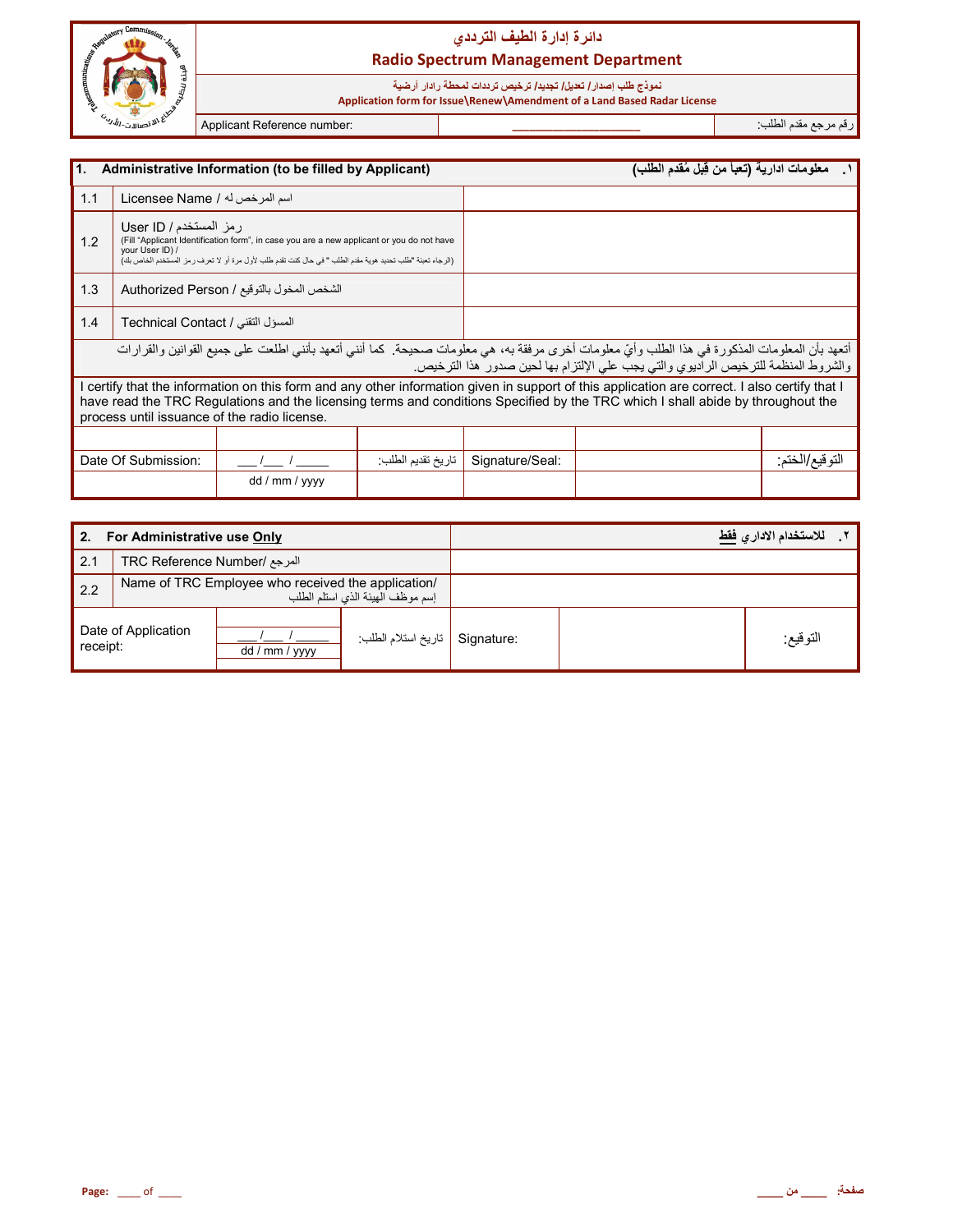|      | <b>Commission Commission Law</b>                                                                    | دائرة إدارة الطيف الترددى                                                                                                                 |
|------|-----------------------------------------------------------------------------------------------------|-------------------------------------------------------------------------------------------------------------------------------------------|
|      |                                                                                                     | <b>Radio Spectrum Management Department</b>                                                                                               |
|      |                                                                                                     | نموذج طلب إصدار/ تعديل/ تجديد/ ترخيص ترددات لمحطة رادار أرضية<br>Application form for Issue\Renew\Amendment of a Land Based Radar License |
|      | للاقتصالات- <i>الل</i> م<br>Applicant Reference number:                                             | رقم مرجع مقدم الطلب                                                                                                                       |
|      |                                                                                                     |                                                                                                                                           |
| 3.   | <b>Type of System</b>                                                                               | نوع النظام<br>$\cdot^{\star}$                                                                                                             |
|      | <b>Primary Radar</b>                                                                                | Radar Beacon (Racon)<br>Secondary Radar                                                                                                   |
|      | Purpose of constructing the Radar                                                                   |                                                                                                                                           |
|      |                                                                                                     |                                                                                                                                           |
| 4.   | <b>Station Information</b>                                                                          | ٤ <sub>.</sub> معلومات المحطة                                                                                                             |
| 4.1  | اسم الموقع / Site name                                                                              |                                                                                                                                           |
| 4.2  | خط الطول / Longitude                                                                                | Ε<br>$\mathbf{I}$<br>$\mathbf{1}$ and $\mathbf{1}$ and $\mathbf{1}$<br>Deg.<br>Min.<br>Sec.                                               |
| 4.3  | خط العرض / Latitude                                                                                 | N<br>Min.<br>Sec.<br>Deg.                                                                                                                 |
| 4.4  | Radius of Service Area (Km) / شعاع منطقة الخدمة /                                                   |                                                                                                                                           |
|      | <b>Radar Information</b>                                                                            | معلومات عن الرادار                                                                                                                        |
| 4.5  | Pulse repetition rate [Hz] / المعدل تكرار النبضة /                                                  |                                                                                                                                           |
| 4.6  | وقت تراجع النبضة / Pulse fall time (µs)                                                             |                                                                                                                                           |
| 4.7  | وقت تصاعد النبضة / Pulse rise time (µs)                                                             |                                                                                                                                           |
| 4.8  | Pulse width (µs) / عرض النبض /                                                                      |                                                                                                                                           |
| 4.9  | Peak Effective Isotropic Radiated Power (dBW) /<br>القدرة المشعة المكافئة المتناحية القصوى          |                                                                                                                                           |
| 4.10 | Average Effective Isotropic Radiated Power (dBW) /<br>متوسط القدرة المشعة المكافئة المتناحية القصوى |                                                                                                                                           |
| 4.11 | إرتفاع الهوائي فوق مستوى الأرض (م) / Antenna height AGL (m)                                         |                                                                                                                                           |
| 4.12 | Antenna Height above the mast base (m) / ارتفاع الهوائي /<br>عن قاعدة البرج أو العامود (م)          |                                                                                                                                           |
| 4.13 | Antenna Mounting type / كيفية تثبيت الهوائي                                                         | Green Field<br>Rooftop<br>Wall Mount<br><b>Indoor Solution</b>                                                                            |
|      |                                                                                                     |                                                                                                                                           |

|     | 5. Frequency information                     | 0 _ معلومات التردد |
|-----|----------------------------------------------|--------------------|
|     | <b>Frequency Range 1</b>                     | النطاق الترددي ا   |
| 5.1 | نطاق التردد / Frequency Range (MHz)          |                    |
| 5.2 | التردد المركزي / (Center Frequency (MHz      |                    |
| 5.3 | عرض النطاق الترددي / Channel Bandwidth (KHz) |                    |
|     | <b>Frequency Range Y</b>                     | النطاق الترددي ٢   |
| 5.5 | نطاق التردد / Frequency Range (MHz)          |                    |
| 5°  | التردد المركزي / (Center Frequency (MHz      |                    |
| 5.1 | عرض النطاق الترددي / Channel Bandwidth (KHz) |                    |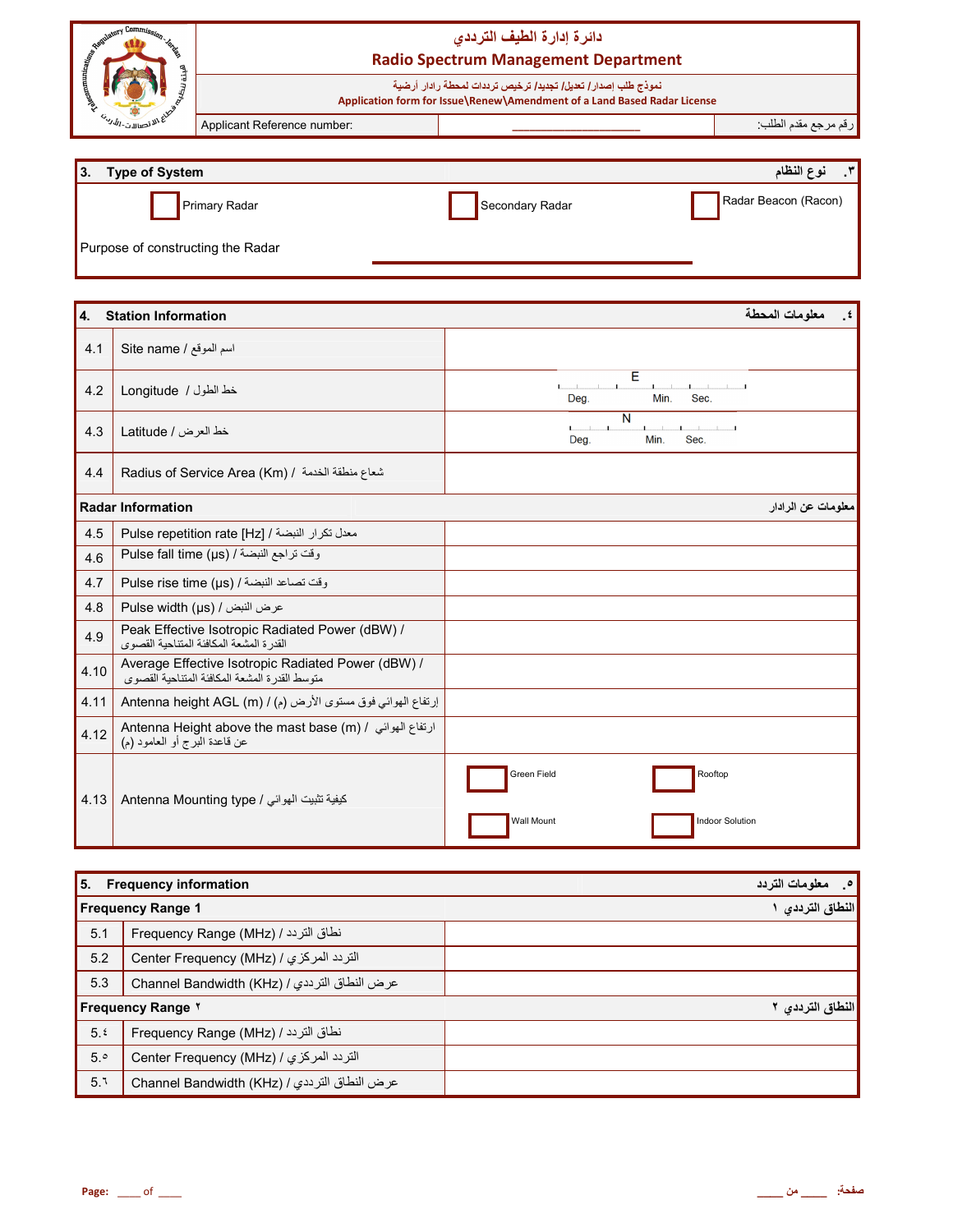

## دائرة إدارة الطيف الترددي **Radio Spectrum Management Department**

نعوذج طلب إصدار/ تعيل/ تجديد/ ترخيص ترددات لمحطة رادار أرضية<br>Application form for Issue\Renew\Amendment of a Land Based Radar License

Applicant Reference number:

رقم مرجع مقدم الطلب:

| -6. | <b>Equipment Details</b>                              | تفاصيل الأجهز ة |
|-----|-------------------------------------------------------|-----------------|
| 6.1 | Manufacturer of the main equipment/                   |                 |
|     | ، الشر كة المصنِّعة للجهاز الرئيسي                    |                 |
| 6.2 | طراز الجهاز الرئيسي/ Model of the main equipment      |                 |
| 6.3 | Manufacturer of the standby equipment/                |                 |
|     | الشركة المصنِّعة للجهاز الإحتياطي                     |                 |
| 6.4 | طراز الجهاز الإحتياطي/ Model of the standby equipment |                 |

| 7.   | Antenna details                                                             | ٧. تفاصيل الهوائيات                                                                                                                                                                                                    |
|------|-----------------------------------------------------------------------------|------------------------------------------------------------------------------------------------------------------------------------------------------------------------------------------------------------------------|
| 7.1  | الشركة المصنعة / Manufacturer                                               |                                                                                                                                                                                                                        |
| 7.2  | الطراز / Model                                                              |                                                                                                                                                                                                                        |
| 7.3  | ربح الهوائي / Antenna gain (dBd)                                            |                                                                                                                                                                                                                        |
| 7.4  | الإستقطاب / Polarization                                                    | CL - Left hand circular or<br>CR - Right hand<br>D - Dual<br>indirect<br>circular or direct<br>- Horizontal Linear<br>L - Linear<br>- Mixed<br>SR - Right hand<br>SL - Left hand slant<br>V - Vertical linear<br>slant |
| 7.5  | الإتجاهية / Directivity                                                     | Directional<br>Omni                                                                                                                                                                                                    |
|      | <b>Directional Antenna</b><br>(Fill only in case Directivity = Directional) | هو ائ <i>ی</i> إتجاه <i>ی</i><br>(تعبأ فقط في حالة الاتجاهية = Directional)                                                                                                                                            |
| 7.6  | نسبة الأمامي الى الخلفي / Front-to-Back Ratio [dB]                          |                                                                                                                                                                                                                        |
| 7.7  | عرض الاشعاع بالاتجاه العمودي / [ <sup>0</sup> ] Vertical Beamwidth          |                                                                                                                                                                                                                        |
| 7.8  | عرض الاشعاع بالاتجاه الأفقي / [ <sup>0</sup> ] Horizontal Beamwidth         |                                                                                                                                                                                                                        |
| 7.9  | ارتفاع الاشعاع / [ <sup>0</sup> ] Elevation of Maximum Radiation            |                                                                                                                                                                                                                        |
| 7.10 | إتجاه الإشعاع / Beam Direction                                              | Fixed<br>Rotational/ Swept<br>(fill the field 7.11)<br>(fill the field 7.12)                                                                                                                                           |
| 7.11 | Azimuth of Maximum Radiation [ $^{\circ}$ ] / اسمت الإشعاع                  |                                                                                                                                                                                                                        |
| 7.12 | بداية/نهاية السمت / Start / Finish Azimuths [°] /                           | Start:<br>Finish:                                                                                                                                                                                                      |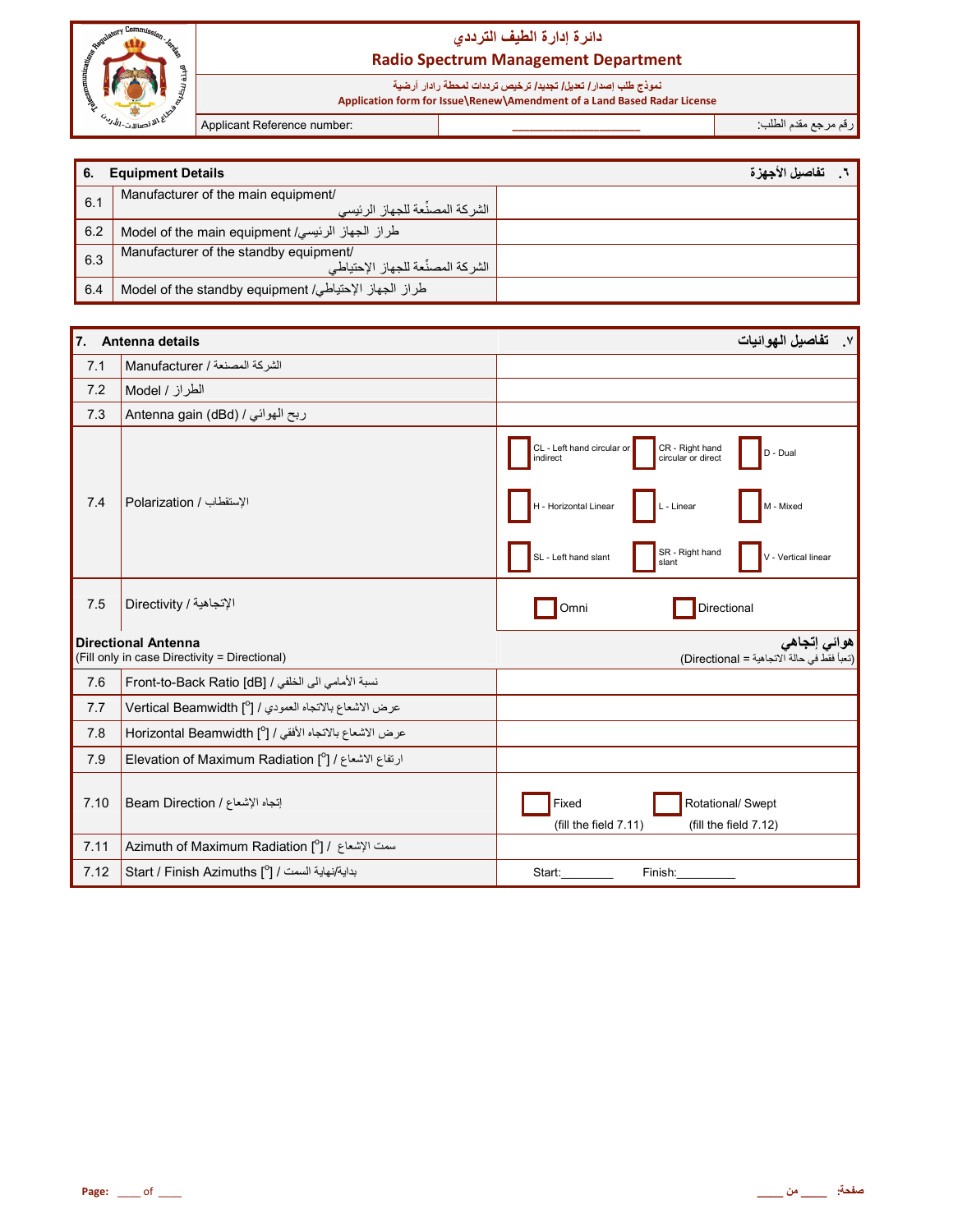

## دائرة إدارة الطيف الترددي **Radio Spectrum Management Department**

نعوذج طلب إصدار/ تعليل/ تجديد/ ترخيص ترددات لمحطة رادار أرضية<br>Application form for Issue\Renew\Amendment of a Land Based Radar License

Applicant Reference number:

رقم مرجع مقدم الطلب

| 8.   | License(s) List                        |                        | <mark>ا القائمة التراخيص </mark>    |
|------|----------------------------------------|------------------------|-------------------------------------|
|      | (fill only in case of Renew or Cancel) |                        | (تعبأ فقط في حالة التجديد أو الغاء) |
|      | 8.1                                    | 8.2                    |                                     |
| $\#$ | License Number/                        | Expiry Date/           |                                     |
|      | رقم الترخيص                            |                        | تاريخ انتهاء الصلاحية               |
|      |                                        | $\sqrt{2}$<br>$\prime$ |                                     |
|      |                                        |                        |                                     |
|      |                                        |                        |                                     |
|      |                                        |                        |                                     |
|      |                                        |                        |                                     |
|      |                                        |                        |                                     |
|      |                                        |                        |                                     |
|      |                                        |                        |                                     |
|      |                                        |                        |                                     |
|      |                                        |                        |                                     |
|      |                                        |                        |                                     |
|      |                                        |                        |                                     |
|      |                                        |                        |                                     |
|      |                                        |                        |                                     |
|      |                                        |                        |                                     |
|      |                                        |                        |                                     |
|      |                                        |                        |                                     |
|      |                                        |                        |                                     |
|      |                                        |                        |                                     |
|      |                                        |                        |                                     |
|      |                                        |                        |                                     |
|      |                                        |                        |                                     |
|      |                                        |                        |                                     |
|      |                                        |                        |                                     |
|      |                                        |                        |                                     |
|      |                                        |                        |                                     |

#### Remarks:

If needed please use more than one copy of this page.  $\pm$  .